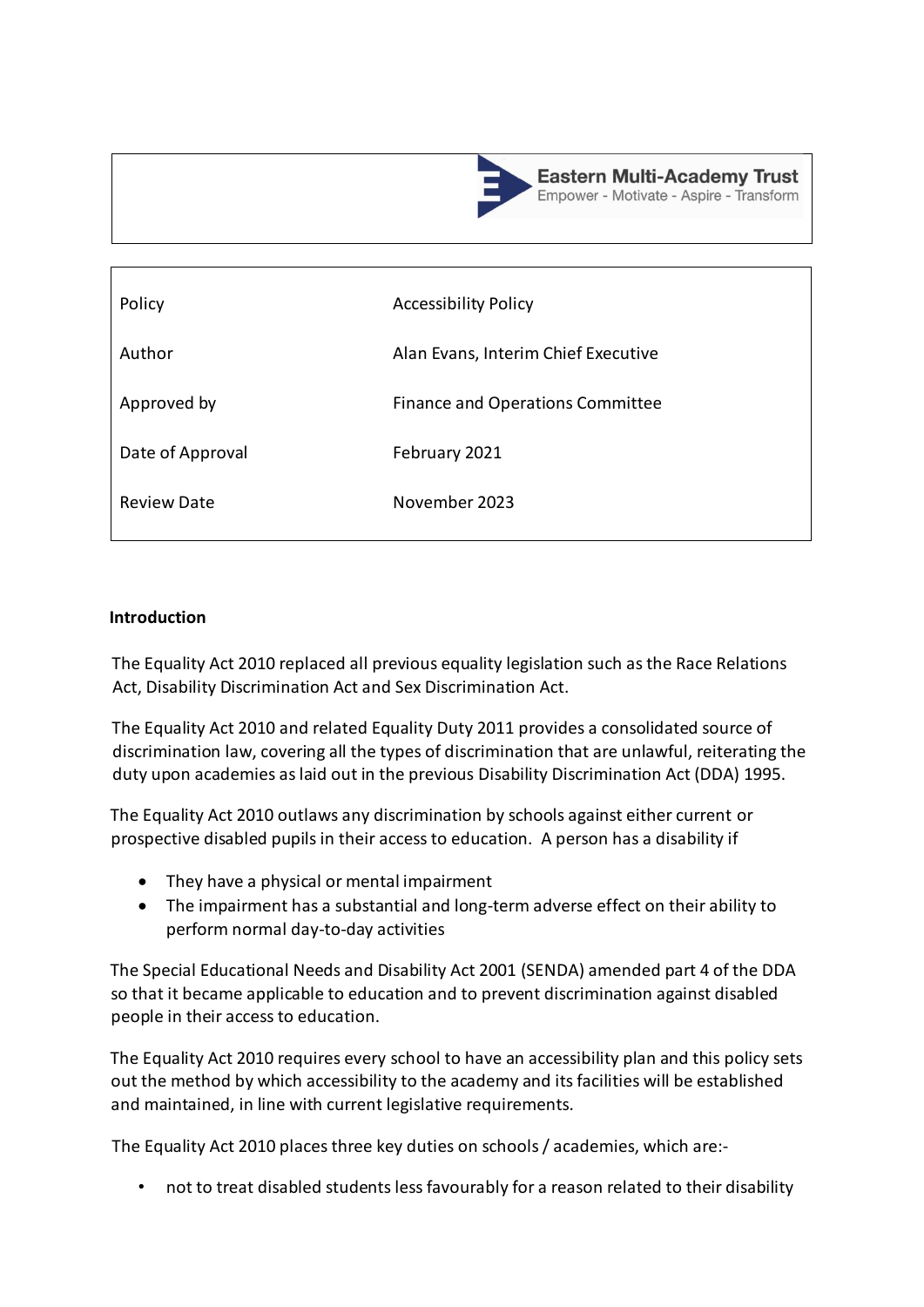- to make reasonable adjustments for disabled students, so that they are not at a substantial disadvantage
- plan to increase access for disabled students

This duty requires academies to produce an **Accessibility Plan** that identifies the action they intend to take over a three year period to increase access for those with a disability in three key areas. This plan should be published and evaluated periodically. Trust monitoring visits will include discussion of the academy's accessibility policy.

The three areas include:

- Increasing the extent to which disabled students can participate in the academy **curriculum**.
- Improving the **environment** of the academy to increase the extent to which disabled students can take advantage of education and associated services.
- Improving the delivery to disabled students **of information which is provided in writing** for students who are not disabled.

This policy statement acts as the framework for each of the Eastern Multi-Academy Trust's individual academies as they implement their own Accessibility Plan.

### **Key Objectives**

- To reduce and eliminate barriers to access to the curriculum and to full participation in the academy community for students and prospective students with a disability.
- To provide a caring and friendly environment.
- To provide resources to cater for the needs of the individual students.
- To promote an understanding of disabilities throughout the academy and an awareness of the needs of students with a disability.

### **Principles**

1. **Increasing the extent to which disabled pupils can participate in the curriculum.** 

We are committed to providing an environment that enables full curriculum access that values and includes all pupils, staff, parents and visitors regardless of their education, physical, sensory, social, spiritual, emotional and cultural needs. We are committed to taking positive action in the spirit of the Equality Act 2010 with regard to disability and to developing a culture of inclusion, support and awareness within the academies.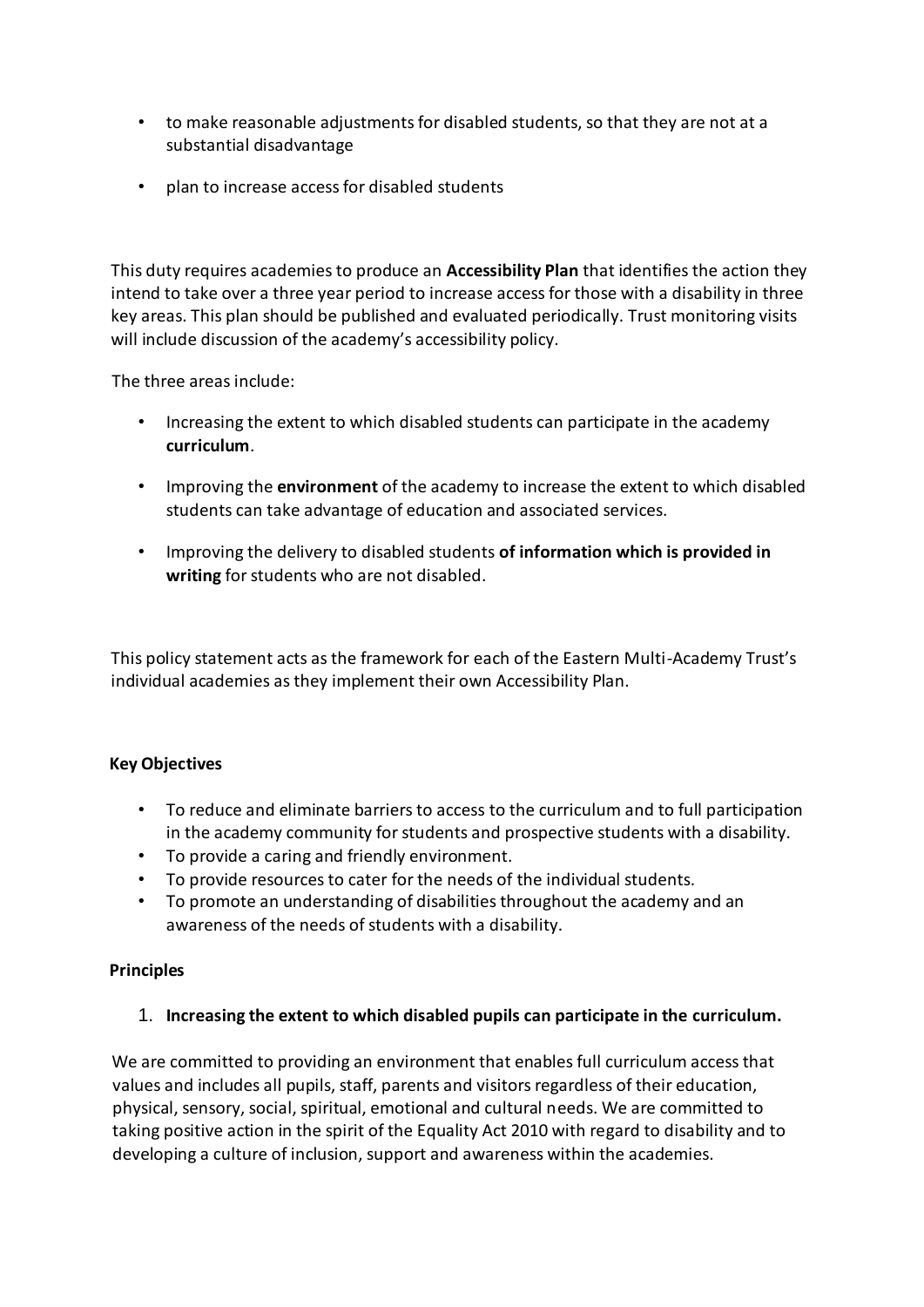Our academies will also make reasonable adjustments for individual students who need extra provision than that which is already in place to make sure that all students are involved in every aspect of academy life, and that all barriers to learning are removed.

### 2. **Improving the physical environment of the academies to increase the extent to which disabled pupils can take advantage of education and associated services.**

The academy will take account of the needs of students and visitors with physical difficulties and sensory impairments when planning and undertaking future improvements and refurbishments of the site and premises, such as improved access, lighting, acoustic treatment and colour schemes, and more accessible facilities and fittings.

# 3. **Improving the delivery to disabled pupils of information that is provided in writing for pupils who are not disabled.**

We are committed to improving the delivery of written information to pupils, staff, parents and visitors. Examples might include hand-outs, timetables, textbooks and information about an academy's events. Such information will be made available in various preferred formats within a reasonable timeframe.

# 4. **Improving the understanding of the whole academy community**

We are committed to ensuring that the student voice is active in our academy communities including in relation to the development and implementation of each academies Accessibility Plan.

There will be on-going awareness raising and training for all staff and students in the matter of disability discrimination and the potential need to inform attitudes including in the wider academy community.

# **Legislation and guidance**

This document meets the requirements of [schedule 10 of the Equality Act 2010](http://www.legislation.gov.uk/ukpga/2010/15/schedule/10) and the Department for Education (DfE[\) guidance for schools on the Equality Act 2010.](https://www.gov.uk/government/publications/equality-act-2010-advice-for-schools)

The Equality Act 2010 defines an individual as disabled if they have a physical or mental impairment that has a 'substantial' and 'long-term' adverse effect on their ability to undertake normal day to day activities.

Under the [Special Educational Needs and Disability \(SEND\) Code of Practice](https://www.gov.uk/government/publications/send-code-of-practice-0-to-25), 'long-term' is defined as 'a year or more' and 'substantial' is defined as 'more than minor or trivial'. The definition includes sensory impairments such as those affecting sight or hearing, and longterm health conditions such as asthma, diabetes, epilepsy and cancer.

Schools are required to make 'reasonable adjustments' for pupils with disabilities under the Equality Act 2010, to alleviate any substantial disadvantage that a disabled pupil faces in comparison with non-disabled pupils. This can include, for example, the provision of an auxiliary aid or adjustments to premises.

This policy complies with the Trust funding agreement and articles of association